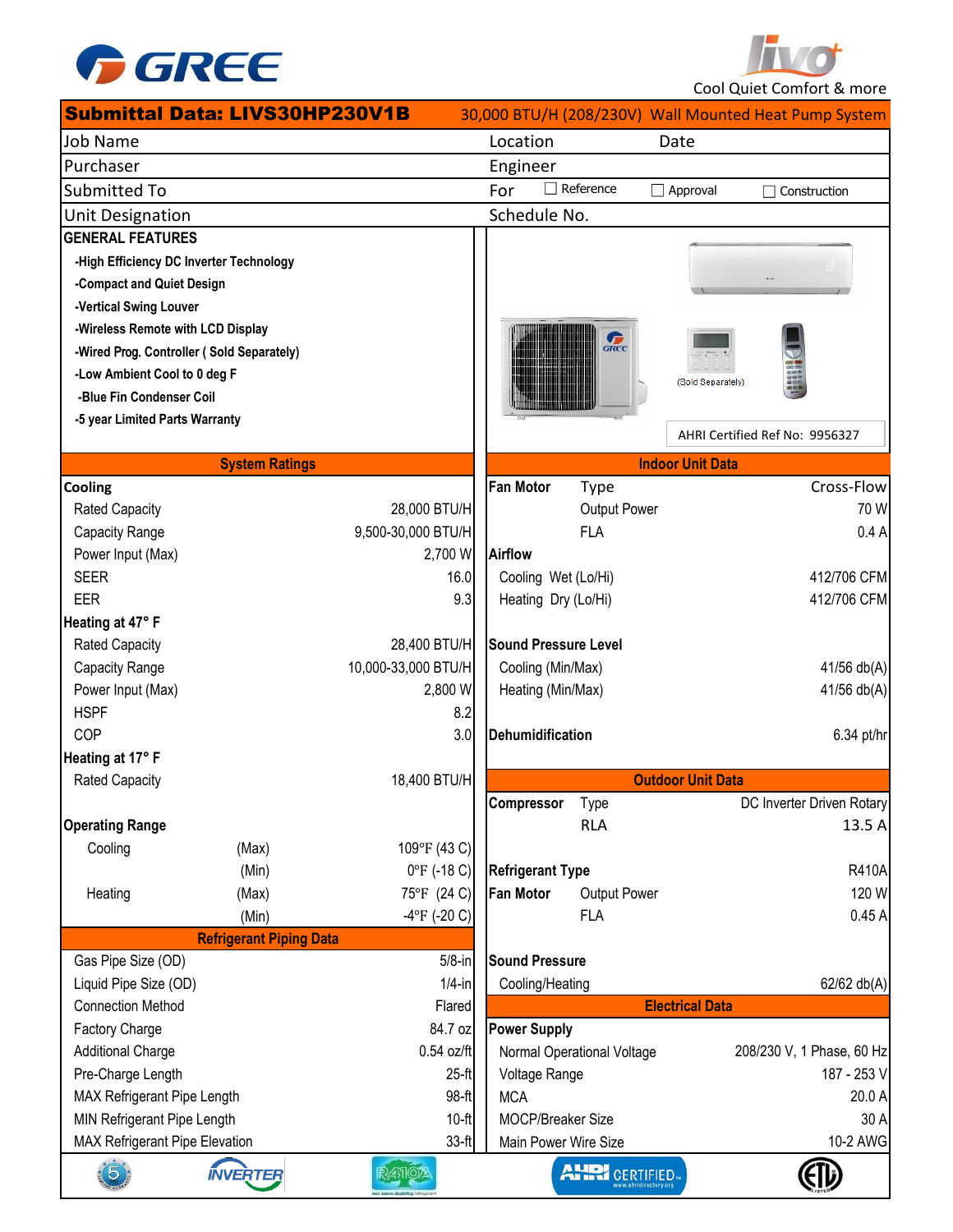# **Features & Function Summary**

| <b>SYSTEM FEATURES</b>                    |                            |
|-------------------------------------------|----------------------------|
| Inverter Type                             | G10                        |
| <b>Ultra Low Frequency Torque Control</b> | Yes                        |
| <b>Power Factor Correction</b>            | Yes                        |
| Compressor Type                           | High Eff. Rotary           |
| Refrigerant Type                          | <b>R410A</b>               |
| Basepan With Electric Heater              | <b>YES</b>                 |
| <b>Compressor With Electric Heater</b>    | <b>YES</b>                 |
| <b>Outdoor Fin Coating</b>                | <b>Blue Fin</b>            |
| Intelligent Defrosting                    | <b>YES</b>                 |
| Intelligent Preheating                    | <b>YES</b>                 |
| Low Voltage Startup                       | <b>YES</b>                 |
| Memory/Power Failure Recovery             | <b>YES</b>                 |
| Self Diagnosis                            | <b>YES</b>                 |
| Wired Controller Interface (XK-41)        | <b>YES</b>                 |
| Wi-Fi Interface Capable                   | <b>NO</b>                  |
| Indoor Fan Type                           | Crossflow                  |
| Multi Fan Speeds                          | 4 Speeds                   |
| <b>Indoor Unit Display</b>                | <b>YES</b>                 |
| <b>Advance Filter</b>                     | Optional (see Filter Kits) |
| <b>Auxiliary Electrical Heater</b>        | <b>NO</b>                  |
| Ventilation (Outdoor Air)                 | <b>NO</b>                  |

| <b>REMOTE CONTROLLER FUNCTIONS</b> |            |
|------------------------------------|------------|
| Auto Mode                          | <b>YES</b> |
| Auto Fan                           | <b>YES</b> |
| Auto Swing (Horizontal Auto Swing) | NO.        |
| Auto Swing (Vertical Auto Swing)   | <b>YES</b> |
| <b>Clock on Remote Controller</b>  | <b>YES</b> |
| Dry Mode                           | <b>YES</b> |
| Dry Anti-Mildew (X-Fan) Mode       | <b>NO</b>  |
| <b>Energy Saving Mode</b>          | <b>YES</b> |
| Dirty Filter Alert                 | <b>NO</b>  |
| I Feel Function                    | <b>YES</b> |
| Lock on Remote Controller          | <b>YES</b> |
| Quiet Mode                         | <b>NO</b>  |
| Room Temperature Display           | <b>YES</b> |
| Sleep Mode                         | <b>YES</b> |
| 4 Sleep Modes Options              | <b>NO</b>  |
| <b>Timer Mode</b>                  | <b>YES</b> |
| Turbo Mode                         | <b>YES</b> |
| Display On/Off Control             | <b>YES</b> |
| <b>Freeze Guard Mode</b>           | <b>YES</b> |
| Display On/Off Control             | <b>YES</b> |
| <b>Freeze Guard Mode</b>           | <b>YES</b> |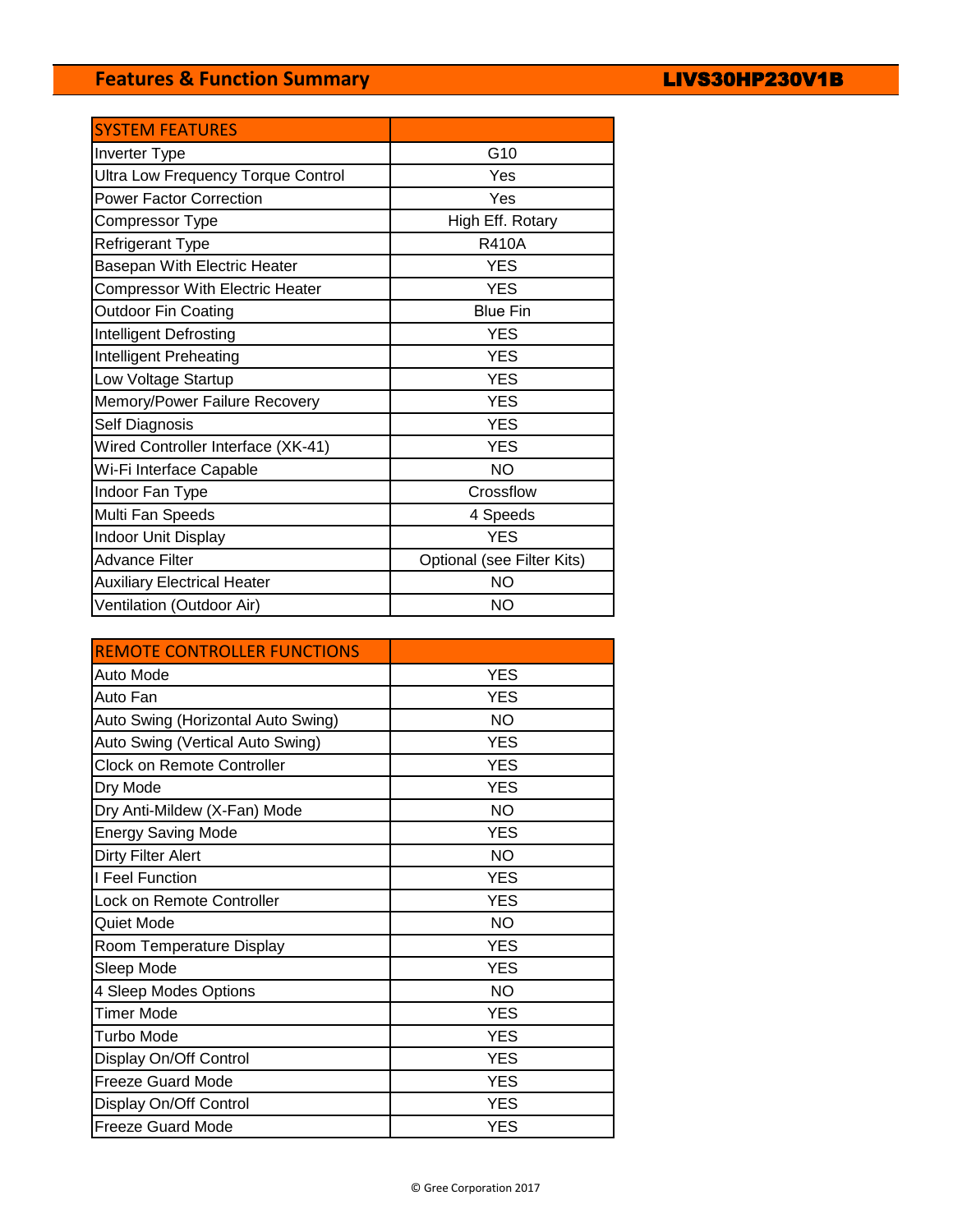### EXTENDED RATINGS **EXTENDED RATINGS LIVS30HP230V1B**

|                              | <b>Indoor Ambient Temperature</b> |            |                           |            |              |            |              |            |
|------------------------------|-----------------------------------|------------|---------------------------|------------|--------------|------------|--------------|------------|
| <b>Outdoor Ambient</b><br>DB | 68F DB (20C)                      |            | 73F DB (23C)              |            | 80F DB (27C) |            | 82F DB (28C) |            |
|                              | 57F WB (14C)                      |            | $\overline{61F}$ WB (16C) |            | 67F WB (19C) |            | 68F WB (20C) |            |
|                              | ТC                                | <b>SHC</b> | ТC                        | <b>SHC</b> | ТC           | <b>SHC</b> | ТC           | <b>SHC</b> |
| $0^{\circ}$ F                | 15,794                            | 12,387     | 16,686                    | 13,081     | 18,831       | 14,770     | 19,114       | 14,991     |
| $5^{\circ}F$                 | 16,626                            | 13,039     | 17,564                    | 13,770     | 19,822       | 15,547     | 20,120       | 15,780     |
| $14^{\circ}$ F               | 18,288                            | 14,343     | 19,320                    | 15,147     | 21,805       | 17,102     | 22,132       | 17,358     |
| $23^{\circ}F$                | 20,037                            | 15,718     | 21,432                    | 16,811     | 24,556       | 19,260     | 25,047       | 19,549     |
| $32^{\circ}F$                | 20,838                            | 16,346     | 22,289                    | 17,484     | 25,539       | 20,030     | 26,049       | 20,331     |
| $41^{\circ}$ F               | 21,672                            | 17,000     | 23,181                    | 18,183     | 26,560       | 20,832     | 27,091       | 21,144     |
| $50^{\circ}$ F               | 22,539                            | 17,680     | 24,108                    | 18,910     | 27,623       | 21,665     | 28,175       | 21,990     |
| $59^{\circ}F$                | 24,298                            | 19,057     | 25,990                    | 20,383     | 28,464       | 22,318     | 29,034       | 22,653     |
| $68^{\circ}$ F               | 27,518                            | 21,583     | 29,238                    | 22,928     | 31,245       | 24,506     | 31,870       | 24,873     |
| $77^{\circ}$ F               | 27,194                            | 21,331     | 28,923                    | 22,686     | 30,958       | 24,283     | 31,577       | 24,647     |
| $86^{\circ}$ F               | 25,856                            | 20,276     | 27,576                    | 21,631     | 30,098       | 23,606     | 30,700       | 23,960     |
| $95^{\circ}$ F               | 24,470                            | 19,192     | 26,181                    | 20,528     | 28,665       | 22,483     | 29,238       | 22,820     |
| $104^{\circ}$ F              | 23,286                            | 18,263     | 24,986                    | 19,599     | 27,920       | 21,902     | 28,478       | 22,231     |
| $113^{\circ}$ F              | 22,091                            | 17,324     | 23,792                    | 18,660     | 26,735       | 20,963     | 27,270       | 21,278     |
| $115^{\circ}$ F              | 21,954                            | 17,217     | 23,620                    | 18,525     | 26,545       | 20,815     | 27,076       | 21,128     |

## **COOLING PERFORMANCE (BtuH)\***

## **HEATING PERFORMANCE (BtuH)\***

|                     | <b>Indoor Ambient Temperature</b> |            |              |            |              |            |              |            |
|---------------------|-----------------------------------|------------|--------------|------------|--------------|------------|--------------|------------|
| Outdoor Ambient DB  | 68F DB (20C)                      |            | 73F DB (23C) |            | 80F DB (27C) |            | 86F DB (30C) |            |
|                     | 57F WB (14C)                      |            | 61F WB (16C) |            | 67F WB (19C) |            | 72F WB (22C) |            |
|                     | ТC                                | <b>SHC</b> | ТC           | <b>SHC</b> | <b>TC</b>    | <b>SHC</b> | ТC           | <b>SHC</b> |
| $-4$ <sup>o</sup> F | 15,986                            | 15,986     | 15,717       | 15,717     | 15,259       | 15,259     | 15,083       | 15,083     |
| $0^{\circ}$ F       | 17,322                            | 17,322     | 17,034       | 17,034     | 17,178       | 17,178     | 16,332       | 16,332     |
| $6^{\circ}$ F       | 18,274                            | 18,274     | 17,966       | 17,966     | 18,126       | 18,126     | 17,226       | 17,226     |
| $10^{\circ}$ F      | 19,033                            | 19,033     | 18,716       | 18,716     | 18,878       | 18,878     | 17,947       | 17,947     |
| $16^{\circ}$ F      | 19,610                            | 19,610     | 19,283       | 19,283     | 19,441       | 19,441     | 18,485       | 18,485     |
| $19^{\circ}$ F      | 19,985                            | 19,985     | 19,658       | 19,658     | 19,816       | 19,816     | 18,841       | 18,841     |
| $24^{\circ}F$       | 22,234                            | 22,234     | 21,898       | 21,898     | 22,129       | 22,129     | 21,091       | 21,091     |
| $32^{\circ}F$       | 24,849                            | 24,849     | 24,513       | 24,513     | 24,817       | 24,817     | 23,705       | 23,705     |
| $41^{\circ}$ F      | 27,839                            | 27,839     | 27,512       | 27,512     | 27,891       | 27,891     | 26,695       | 26,695     |
| $43^{\circ}F$       | 28,589                            | 28,589     | 28,252       | 28,252     | 28,662       | 28,662     | 27,445       | 27,445     |
| $47^{\circ}$ F      | 31,069                            | 31,069     | 30,530       | 30,530     | 30,757       | 30,757     | 29,204       | 29,204     |
| $53^{\circ}F$       | 31,376                            | 31,376     | 30,828       | 30,828     | 31,064       | 31,064     | 29,492       | 29,492     |
| $59^{\circ}$ F      | 32,097                            | 32,097     | 31,530       | 31,530     | 31,766       | 31,766     | 30,165       | 30,165     |
| $64^{\circ}F$       | 32,780                            | 32,780     | 32,203       | 32,203     | 32,448       | 32,448     | 30,809       | 30,809     |
| $70^{\circ}$ F      | 33,395                            | 33,395     | 32,818       | 32,818     | 33,060       | 33,060     | 31,395       | 31,395     |
| $75^{\circ}$ F      | 33,866                            | 33,866     | 33,270       | 33,270     | 33,525       | 33,525     | 31,828       | 31,828     |

\* Maximum system capacity

TC- Total Capacity ( BtuH) SHC- Sensible Capacity (BtuH)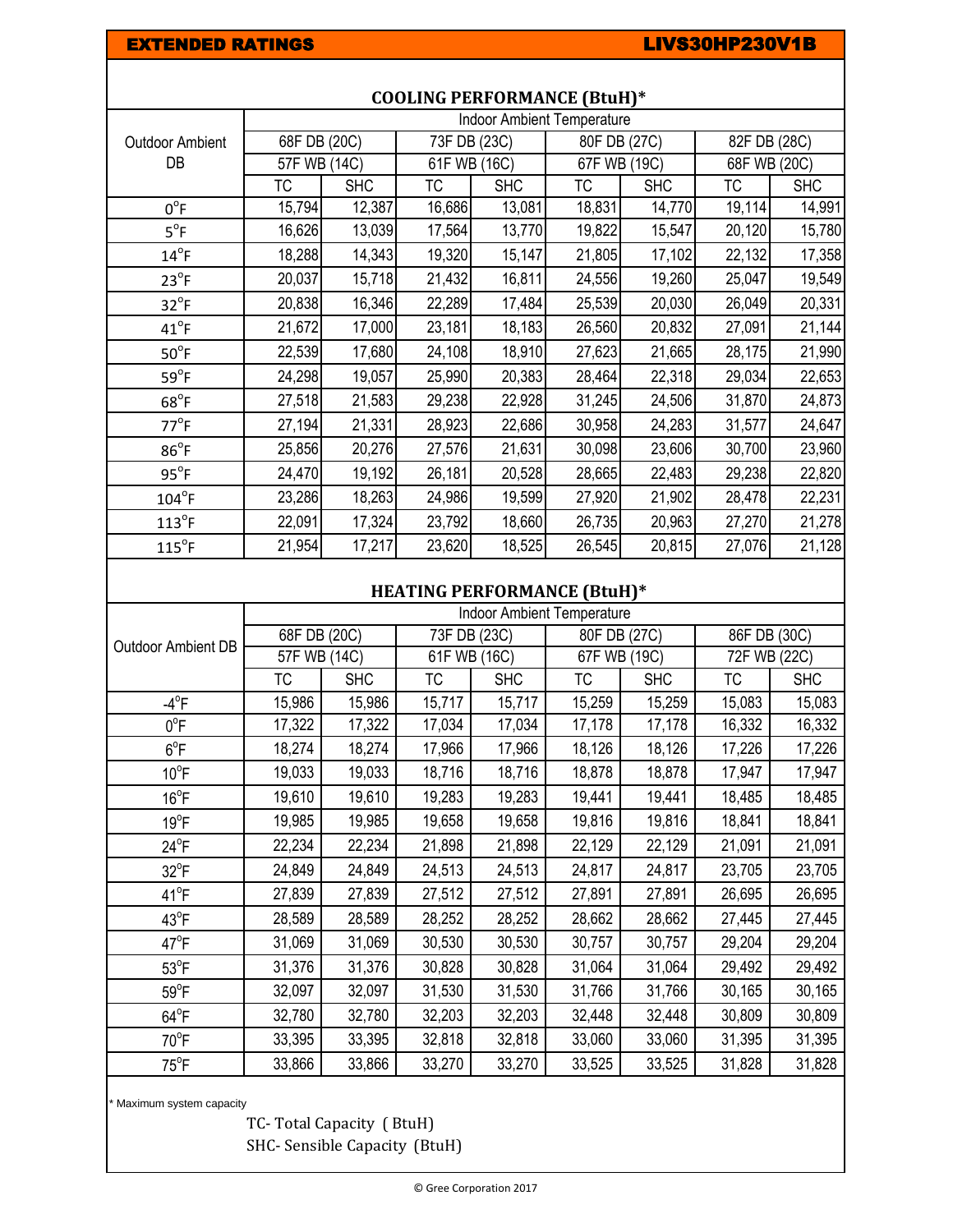